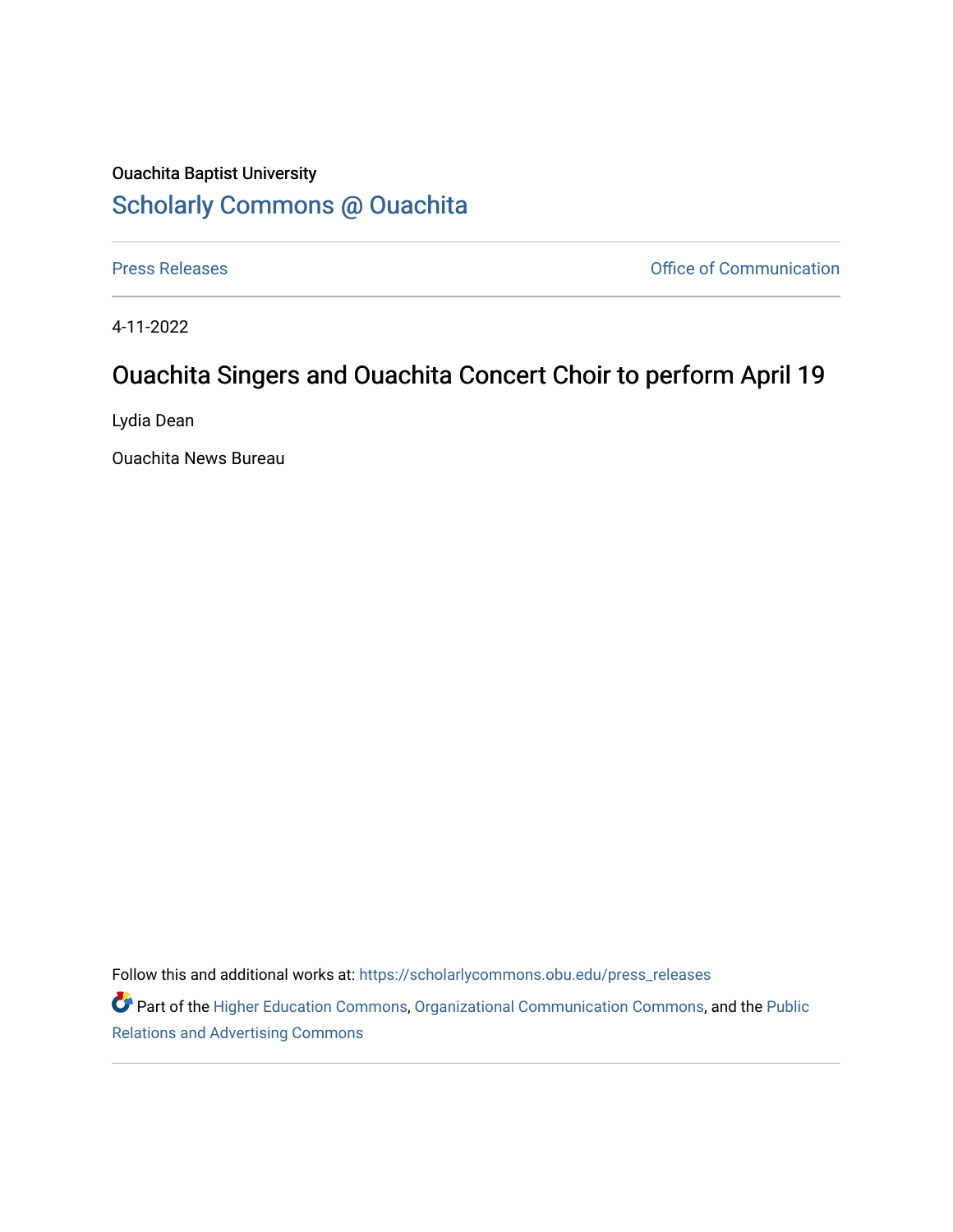## **BAPTIST UNIVERS**



For immediate release **Ouachita Singers and Ouachita Concert Choir to perform April 19** *By Lydia Dean* April 11, 2022

ARKADELPHIA, Ark.—Ouachita Baptist University's Division of Music will present the Ouachita Singers and Concert Choir in concert Tuesday, April 19, at 7:30 p.m. in Jones Performing Arts Center, 409 Ouachita St. The performance, featuring both choirs collaborating on composer John Rutter's masterwork, "Requiem," is free and open to the public.

Rutter completed "Requiem," which is dedicated to his late father, in 1985. The work is structured in seven movements; it sets to music parts of the text of the Latin Requiem Mass, as well as two passages from the Book of Psalms. An orchestra made up of Ouachita faculty and students, as well as members of the Arkansas Symphony Orchestra, will accompany the choirs. Soprano Kara Claybrook, visiting instructor of music at Ouachita, will be a featured soloist.

"I am thrilled to have a large choral masterwork performance with an orchestra," said conductor Dr. Joshua Brown, assistant professor of music and director of choral activities at Ouachita. "It has been a while since the Ouachita community has had this type of large choral/orchestral experience, since performances like these were not an option during the pandemic. The vast majority of the text is in